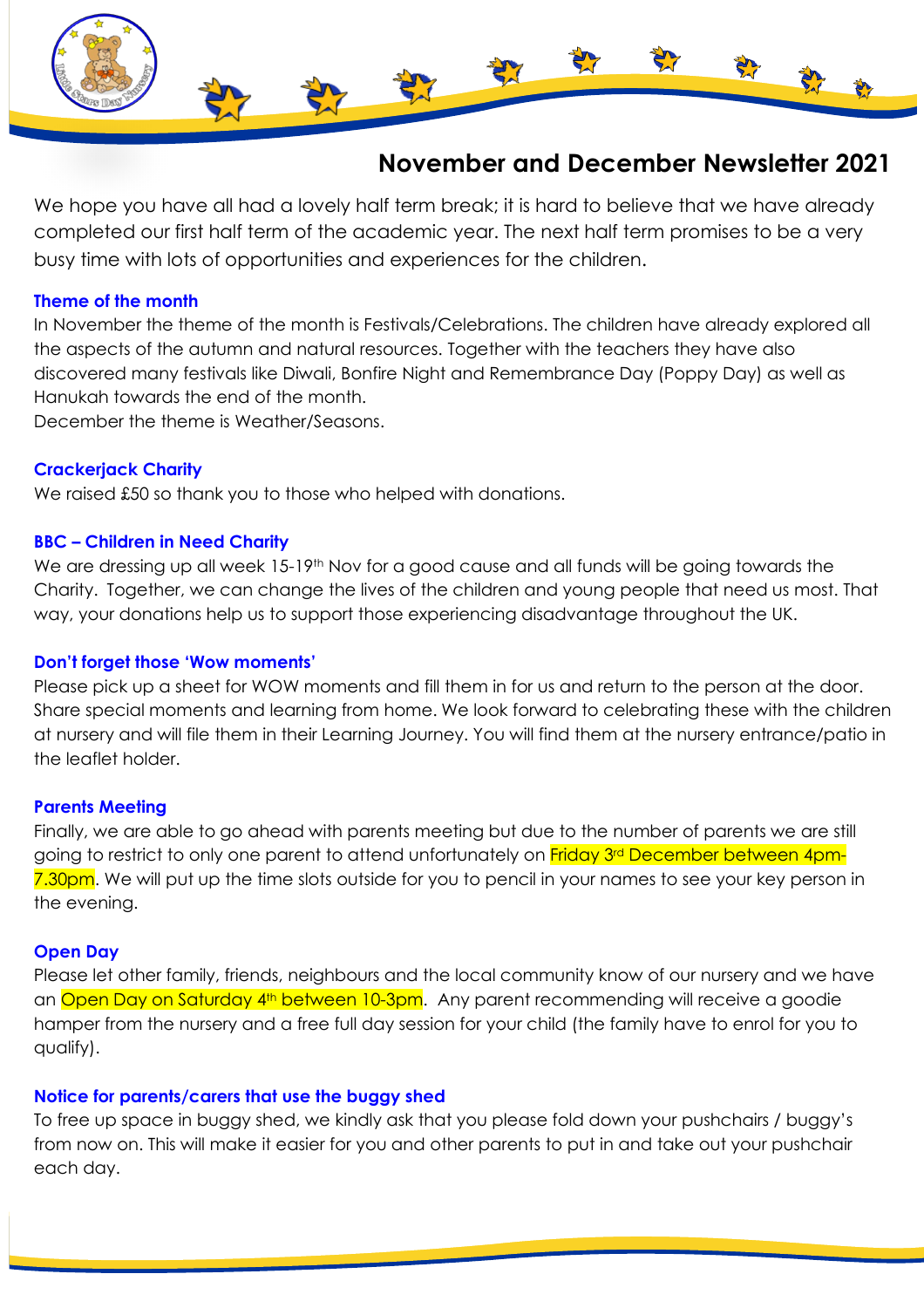We welcome 2 students from Richmond college this whole academical year until June 2022. They are studying level 3 Technical Diploma in Childcare and Education. Both will be completing 2 full days each per week term time only. We welcome them and welcome Partnership working with our local College in supporting younger students to build a career in childcare.

# **Dropping off / collecting your child**

If a different adult is collecting your child, please inform Management Team or the person collecting your child from the front door on the day of drop off. **Please provide a photo if possible and an email is good with their name and photo.** The adult collecting your child **MUST** have your **child's password and a photo ID on them.**

# **Absences**

If your child is unable to attend nursery for any reason, for example, if your child is unwell or simply staying home for the day tell us. If your child has a cough, cold, runny nose, fever, vomiting or diarrhoea, PLEASE DO NOT BRING THEM IN. We will return you back home as you are not being fair to staff and other children and again this is negligence. Please can you ensure that you call us 0208 894 2590 or send us an email to: [manager@littlestars-daynursery.com](mailto:manager@littlestars-daynursery.com)

Please do not ask for compensating days if you are off on sickness or on holiday. Its all in the T&C's.

## **Toilet Training reminder**

Being toilet trained is a skill that children need to develop independence, self-esteem and confidence to thrive at school. Ofsted guidelines state that 'Every child should be able to go to the toilet independently by the age of five.'

Children should be able to use the toilet on their own. This includes pulling up and down their pants/trousers/skirts/tights, wiping themselves, flushing toilet and washing/drying their hands. Please help them become independent at home so we can support them at nursery.

# **Is your child registered with a Dentist?**

It is really important that you register your child with a dentist from as early as possible. During these present times, dentists are very busy but still offering appointments.

However, you can support your child by encouraging and supporting them to clean their teeth properly. Also consider how much sugar is in the foods and drinks that you are feeding your child. If you need any help or support, please talk to one of our team. We have teeth cleaning reward charts and lots of resources which we can share with your child at nursery or lend if required.

We will be inviting in a parent, the well-known Dr Dhiraj Arora graduated from Guy's, King's and St Thomas' Dental Institute, completing his Bachelor of Dental Surgery in 2007.

In 2009, he went on to complete his postgraduate examinations and gain The Diploma of Membership of the Joint Dental Faculties at The Royal College of Surgeons of England.

Following his passion in endodontics, Dhiraj completed his Masters in Endodontic Practice at Barts and The Royal London. His postgraduate training has equipped him with the latest knowledge and skills required to provide high quality, evidence-based endodontic treatment in practice. He is a current member of the British Endodontic Society and the European Society of Endodontology. Dhiraj's primary research interest is in the use of CBCT and digital imaging in Endodontics.

Educational Supervisor with over 7 years' experience within the London Deanery. This, along with being

The most favoured aspects of his career are helping patients and educating other dental practitioners. His keen interest in teaching led him to gain a Postgraduate Certificate in Dental Education from Oxford Brookes University.